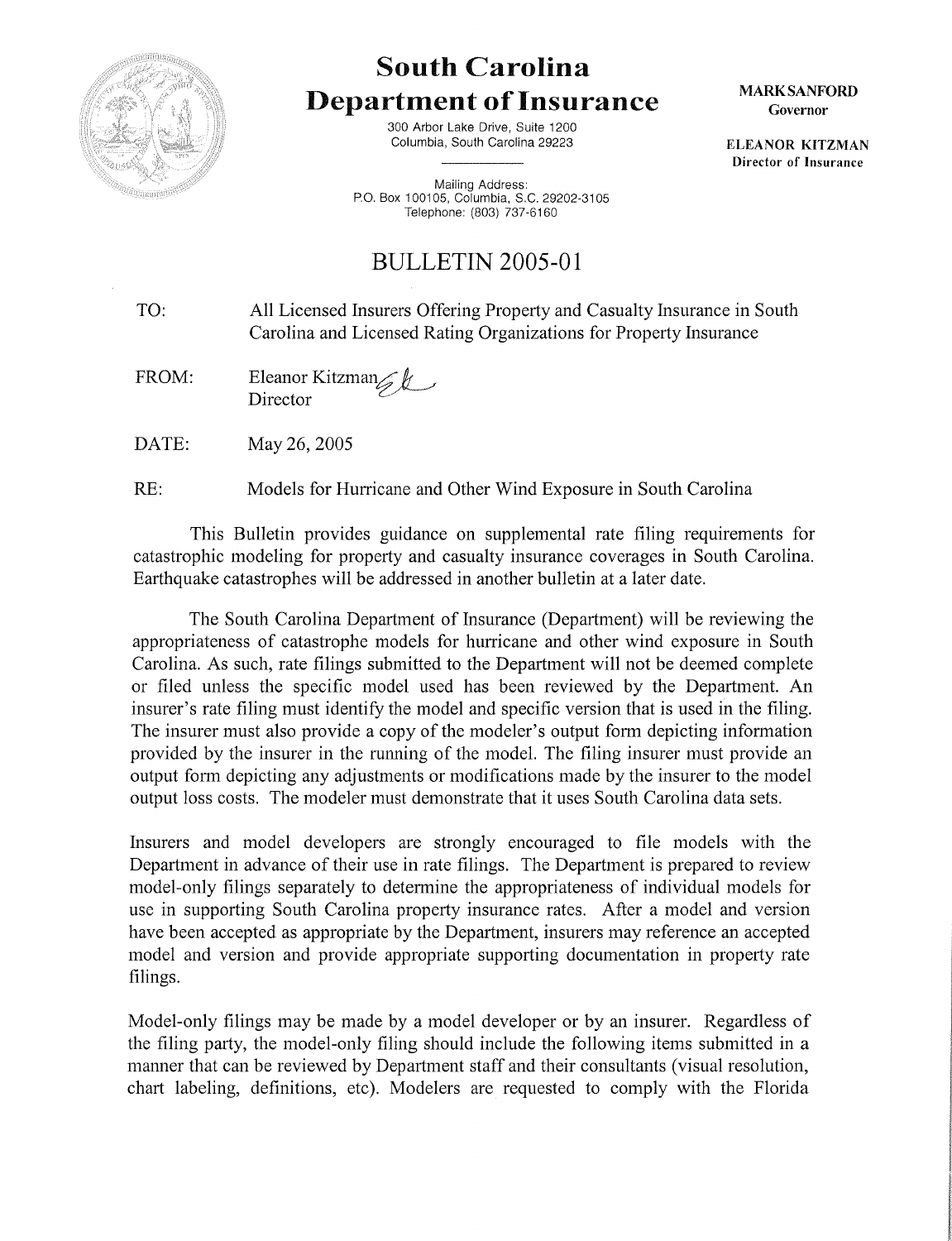Commission on Hurricane Loss Projection Methodology's visual presentation of data requirements whenever applicable in responding to these issues.

- 1. Provide the names of the modeler's technical staff and consultants along with their educational background, experience with hurricane modeling for ratemaking, and professional affiliations along with a description of their role in the development or revisions of the model.
- 2. Is the model the same as that which has been accepted by the Florida Commission on Hurricane Loss Projection Methodology (FCHLPM)? If not, please describe the differences between the South Carolina model and that which has been accepted by the FCHLPM.
- 3. Describe how the model defines "hurricane"
- 4. Identify input items specific to an insurer's application of the model in setting property insurance rates. Specify pre-determined default values and describe how the model treats any missing values.
- 5. Provide a copy of output forms describing model output loss costs and any adjustments or modifications.
- 6. Provide an overview of how the model works. For example, if coastlines are divided into segments, describe segment widths. Describe level of geographic detail of model calculations (i.e., latitude/longitude, zip code or finer)
- 7. Provide detailed description of the historical storms used in developing the stochastic storms used to run the model. Specifically provide details of the impact of each of the following criteria on the creation of the stochastic storm set:
	- a. Hurricanes and/or tropical storms (describe wind speeds in historical storms used by the model.)
	- b. Historical time period of data available and used in creation of the model used in South Carolina
	- c. Atlantic hurricane historical information available (i.e., central pressure, wind speed, forward velocity, eye diameter, radius of maximum winds and radius of hurricane force winds) and how the Atlantic hurricane information is incorporated in the model.
	- d. What quality control reviews have been applied to the historical information?
	- e. Describe wind speed criteria used in the model (i.e., one-minute sustained vs. peak gusts, etc.)
	- f. Criteria used by the model whenever specific historical information is not available (i.e., wind speed derived from central pressure; calculation of Rmax; one-minute sustained vs. peak gust wind speeds)
	- g. Effects of land friction/surface roughness on hurricane strength
	- h. Effects of hurricane weakening/filling rates
	- 1. Effects of geography and topography on modeled storm characteristics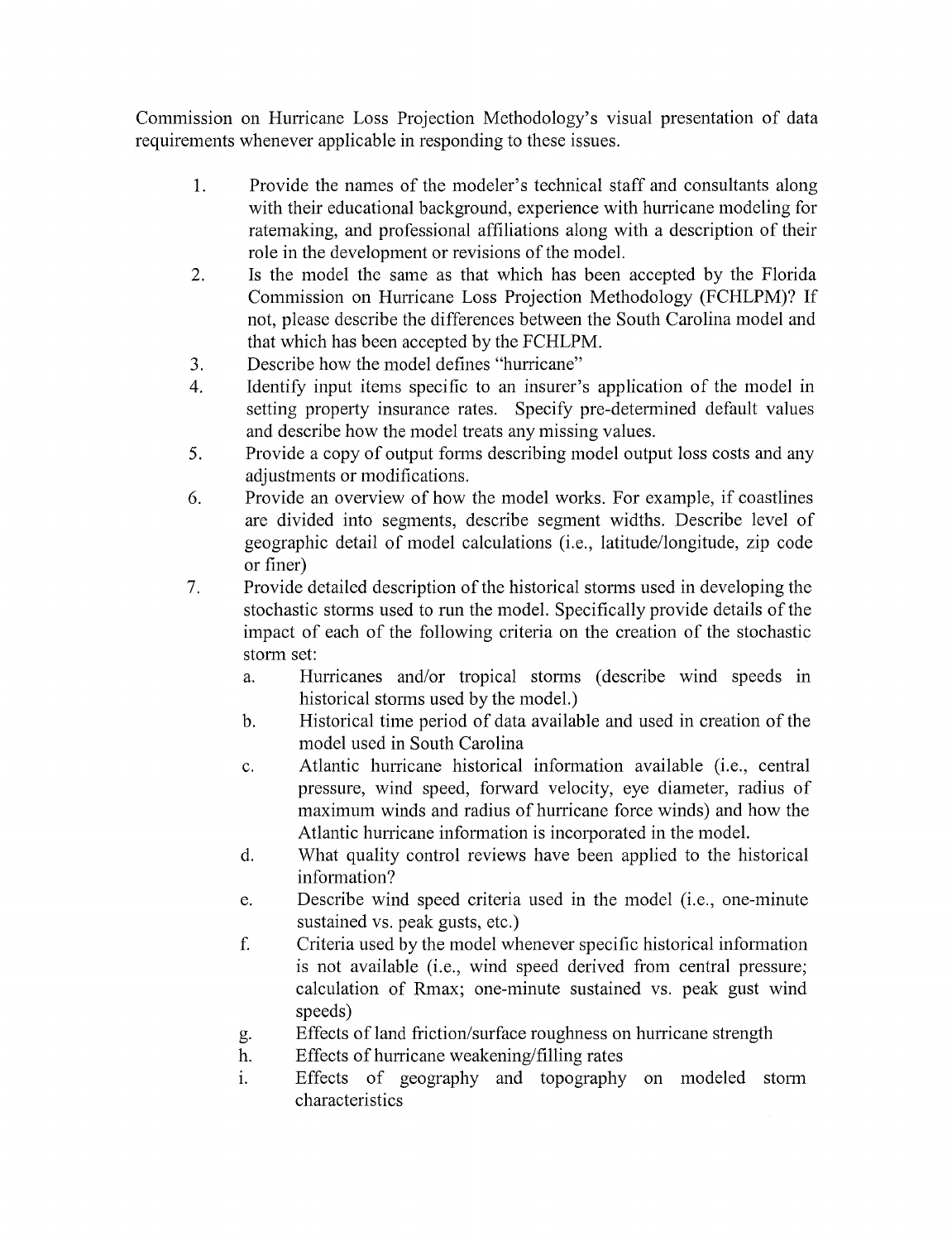- J. Effects of atmospheric conditions on hurricane tracks, intensity, etc.
- k. Effects of bypassing storms on the historical inputs and the model output
- 8. Provide details (both written and graphic) of the process used to develop the expected paths for storms that impact South Carolina. Provide maps at two-and-a-half degree latitude and longitude grid resolution, showing the storm frequencies generated by the model for the area defined by 65 W and 85 W Longitude AND 23 N and 35 N Latitude.
- 9. Provide the 100 and 500- year recurrence interval 3-second gust wind speeds for the following airport locations:
	- a. Myrtle Beach
	- b. Charleston
	- c. Hilton Head
- 10. Provide details (both written and graphic) of the process used to develop the expected landfall frequencies of storms by hurricane strength for each area of South Carolina.
- 11. What is the minimum central pressure for all hurricanes in the stochastic storm set used for South Carolina? What is the source for verification of the minimum central pressure? What is the maximum wind speed associated with this hurricane in the model?
- 12. Describe the process used in the model to account for the effects of extratropical transition, and how those effects produce differences in hurricane characteristics form those produced by the model in Florida?
- 13. Provide detailed description of the process used to determine the vulnerability functions used in the model, and how the vulnerability functions are consistent with South Carolina's building stock.
	- a. Describe the basis of vulnerability function development relative to South Carolina construction characteristics.
	- b. Describe the studies and methods used in the development of the building stock.
	- c. Describe the studies and methods used in the validation and verification of the building stock.
	- d. Describe the studies and methods used in the development of the vulnerability functions.
	- e. Describe the studies and methods used in the validation and verification of the vulnerability functions.
	- f. Describe the studies and methods used to determine that the construction characteristics within the model appropriately reflect South Carolina construction characteristics.
- 14. Does the model produce credits for various forms of hazard mitigation? If so, provide the specific loss cost adjustments produced in the model for hazard mitigation, including but not limited to the following:
	- a. Mitigation category (i.e., opening protection, roof sheathing strengthening, roof to wall tie downs, complete load path, etc.)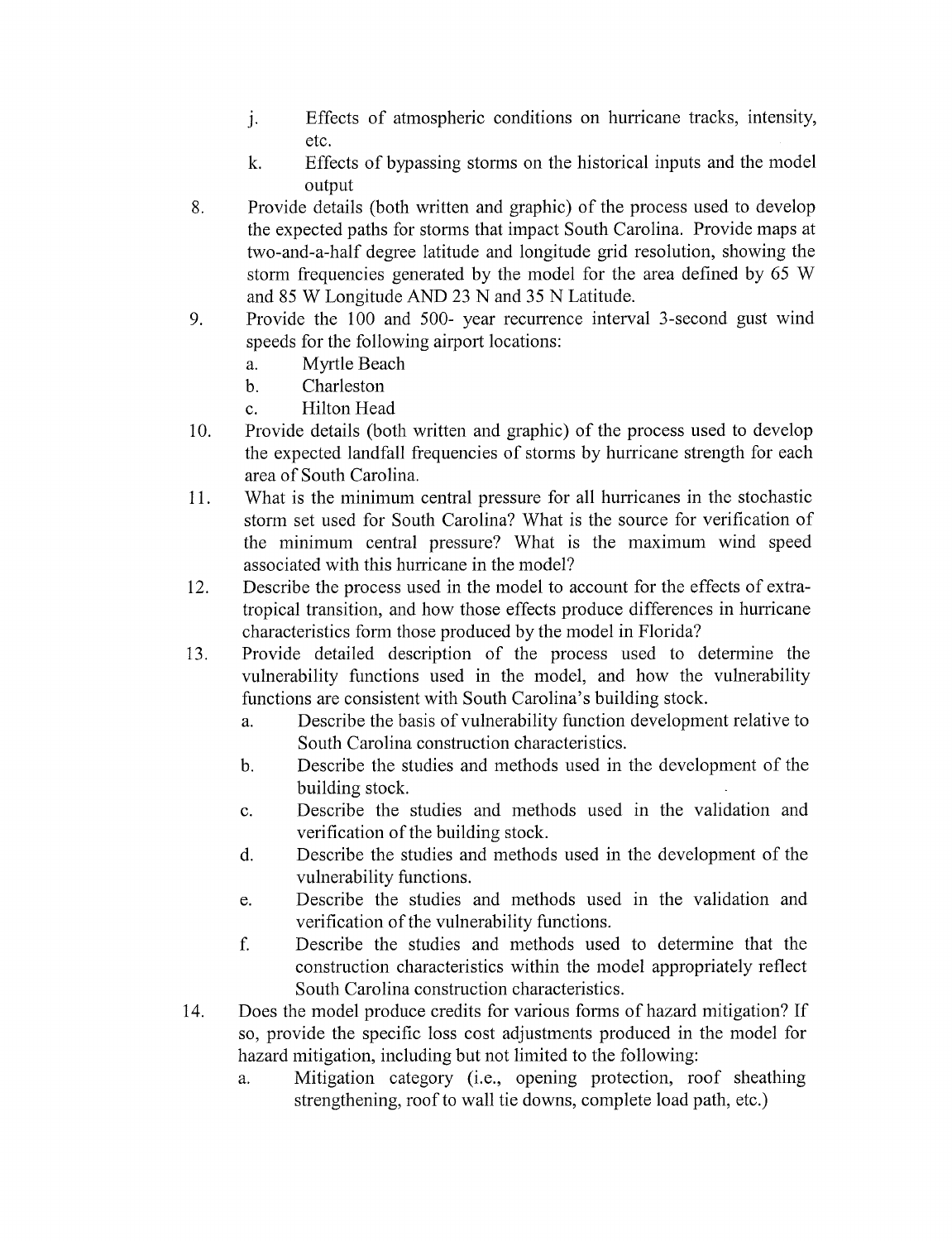- b. Range of loss cost reductions produced from an unmitigated building
- c. Basis of hazard mitigation loss cost adjustment derivations (i.e., site inspections, engineering evaluation report, test, etc.)
- d. Justification for any variations in the loss cost changes (i.e., by island, etc.)
- 15. Provide details as to the process used in the model to provide for differences in the building stock among the geographic regions of South Carolina.
- 16. Provide data used to compare model outputs with historical data. Provide results of any such comparisons performed.
- 17. Provide the total aggregate zero deductible personal residential (homeowners plus dwelling policies) losses produced by your model for Hurricanes Bertha, Fran and Hugo.
- 18. Provide comparisons (in as much detail as model and data will allow) of Hurricanes Bertha, Fran and Hugo actual losses with model output losses for Hurricanes Bertha Fran and Hugo.
- 19. Provide details as to how the model develops loss costs specifically for the each of the following:
	- a. buildings
	- b. contents
	- c. appurtenant structures
	- d. additional living expense
- 20. Provide details as to how the model incorporates each of the following criteria
	- a. deductibles
	- b. coinsurance
	- c. policy provisions (i.e., homeowners, dwelling policies)
	- d. policy limits
	- e. building codes
	- f. building code enforcement
	- g. quality of construction
	- h. Post-storm surge in demand for rebuilding resources.
- 21. Describe any tests performed to validate the following criteria, especially as the model relates to South Carolina:
	- a. wind speeds, directions, strengths (Meteorology)
	- b. damage estimates (Vulnerability)
	- c. loss costs produced by the model (Actuarial)
- 22. Provide the date of publication and the date of analysis of the land use/land cover data used in the model for South Carolina.
- 23. Provide additional or supplemental data upon request of the Department.

Hurricane models will be given confidential treatment. Models are considered trade secrets and proprietary information and are not subject to disclosure under the South Carolina Freedom of Information Act. *See* S.C. Code Ann. § 38-4-40 (2002). Proprietary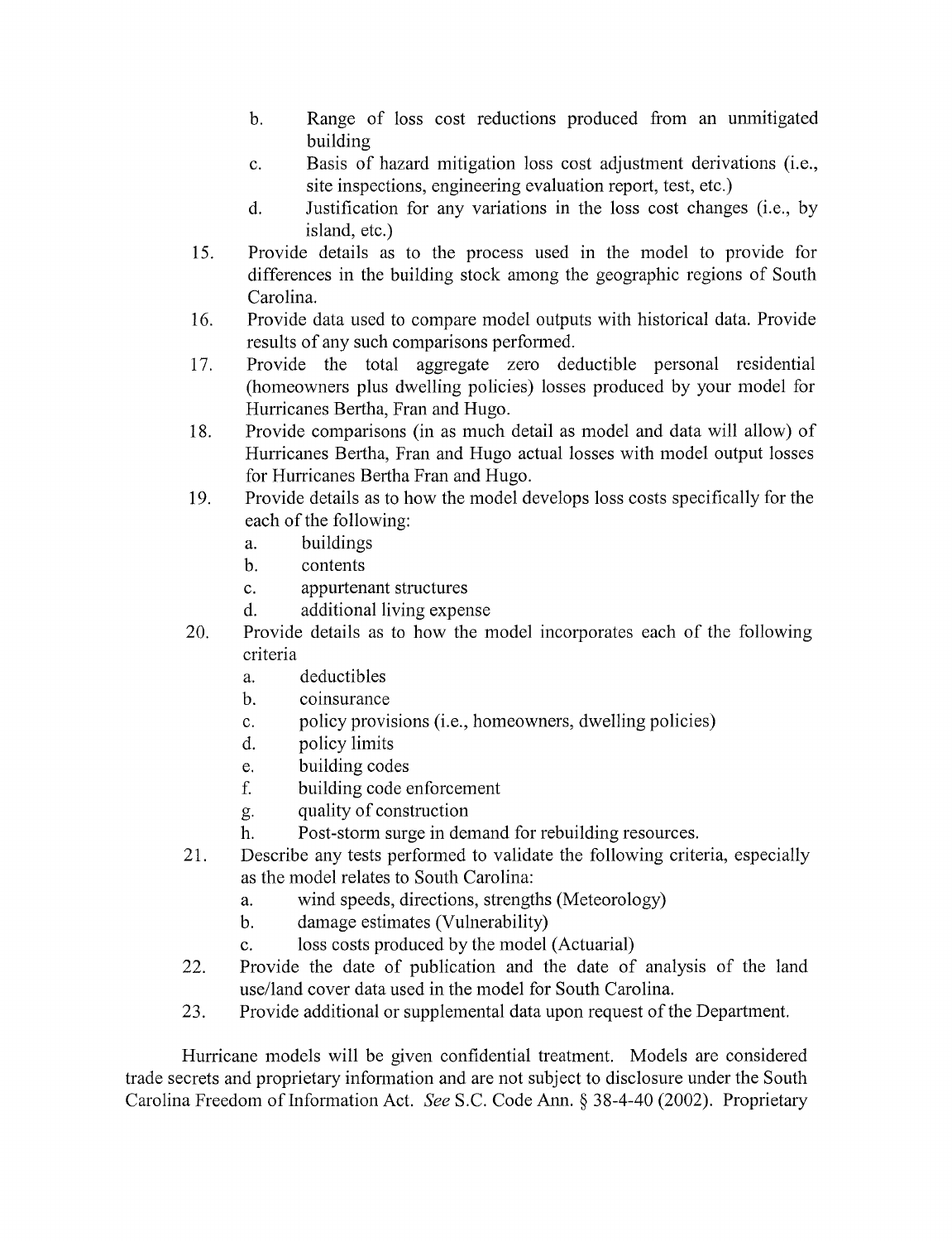information must be conspicuously stamped "PROPRIETARY AND CONFIDENTIAL" on each page. Questions or concerns regarding this Bulletin should be submitted in writing and addressed to Mike Cronin.